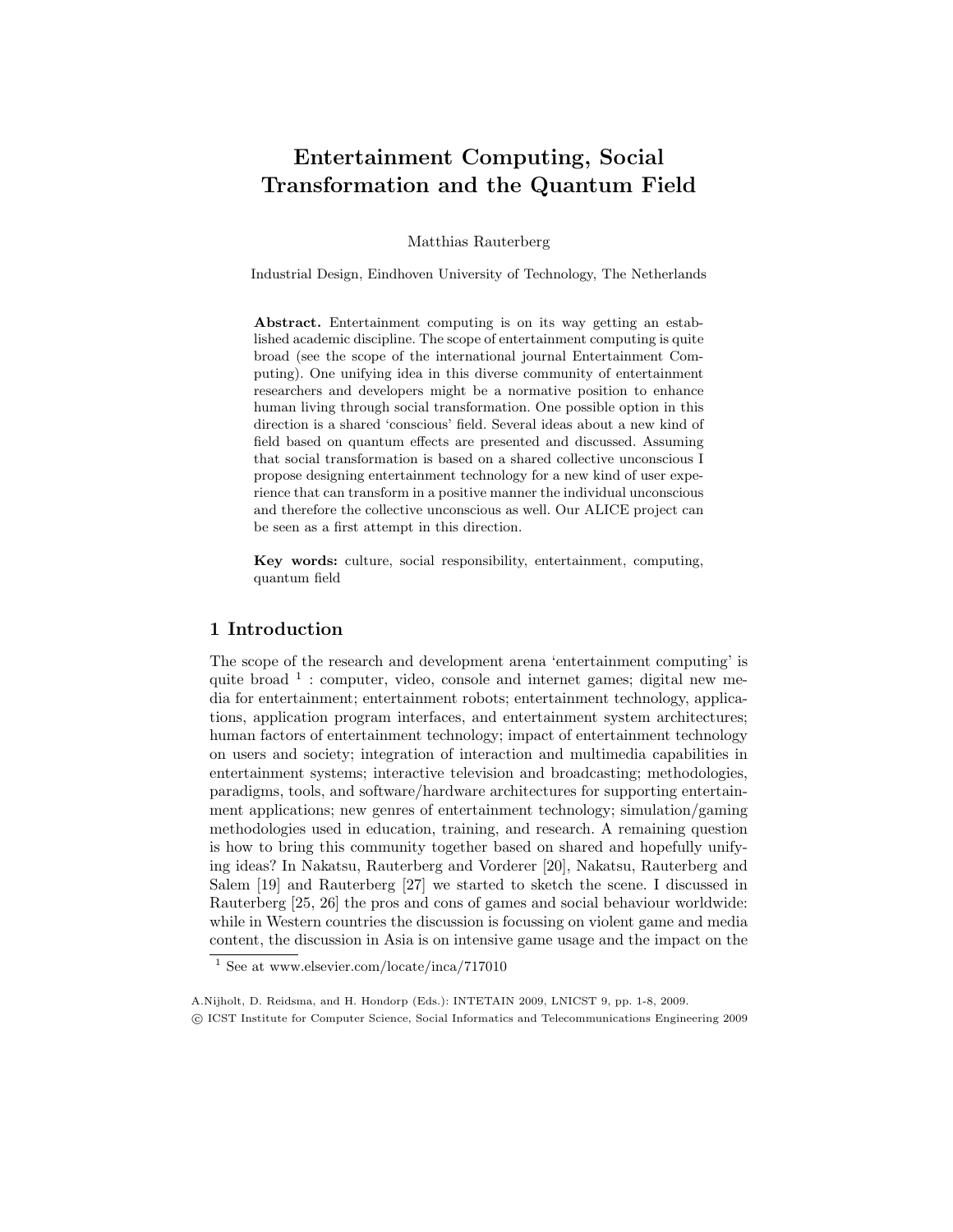#### 2 Matthias Rauterberg

intellectual development of children. A lot is already discussed on the harmful and negative effects of entertainment technology on human behaviour; therefore we decided to focus primarily on the positive effects. In Rauterberg [25, 26] a first overview over positive effects of entertainment technology on human behaviour is presented and discussed. The drawn recommendations can support developers and designers in entertainment industry. This paper tries to go a step further by including the idea of social transformation (Drucker  $[6]$ ). Engeström  $[8]$  argues for the mediating effect of activities with and around artefacts. In the scope of his paper we can look at entertainment technology as an important mediating factor to influence social transformations.

### 2 How can Social Transformation be achieved?

Van Loon [31] relates an analysis of risk arising from electronic media to that of a transformation in the societal organization of aesthetic experience. His central assumption is "that particular risks cannot be understood independently from the media by which they have been generated" (p. 166). The sets of connections electronic communications have made possible have amplified not only our capacity to transcend many of the physical limitations of spatio-temporal relations, but also fundamentally transformed the sense of being human. Van Loon argues that in the age of cybernetic reproduction it is no longer helpful or adequate to discuss risks in term of reality versus representation. The notion of 'virtual risks' could be used to discuss the relationships between science, politics, economics, law, the media and popular culture as part of one and the same complexity of connections. Van Loon argues that by following mechanical reproduction and extending it into the organic realm itself, informational reproduction implies a fundamentally new moment. The unity beneath the old dualism between humanism and technocracy needs to be exposed as unethical! We currently face the most critical virtual risks: the death of the human. He concludes: let us "cultivating a responsive sensibility to effect a disclosure of the transgressive implications of the mediation of technology  $(\ldots)$  on subjective and biographic experiences" (p. 180).

Maton [16] proposes a multidisciplinary and multilevel framework for social transformation, encompassing the following foundational goals: (1) capacitybuilding, (2) group empowerment, (3) relational community-building, and (4) culture-challenge. He presents and discusses examples to illustrate the synergistic relationship among the four foundational goals, which is the core of the social transformation process. He concludes with three challenges to guide our efforts to build the new century: "(1) to move social transformation to the center of our consciousness as a field; (2) to articulate jointly with allied disciplines, organizations, and citizen groups an encompassing, multidisciplinary, and multilevel framework for social transformation; and (3) to do the above with heart, soul, and humility" (Maton [16] p.25).

In passing from history to nature, myth acts economically: it abolishes the complexity of human acts, it gives them the simplicity of essences, it does away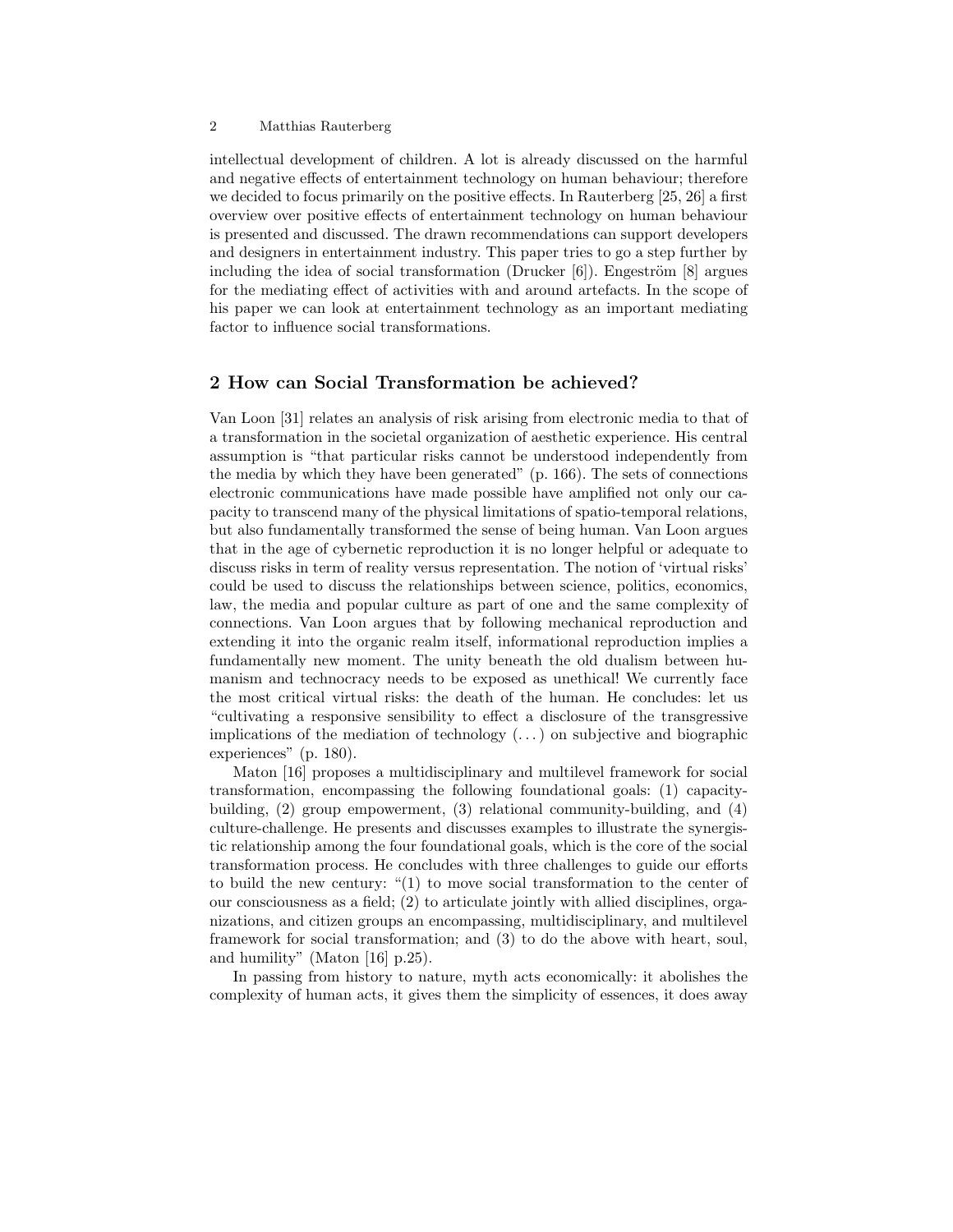with all dialectics, with any going back on what is immediately visible, it organizes a world which is without contradiction because it is without depth, a world which is open and wallowing in the evident, it establishes a blissful clarity: things appear to mean something by themselves. If we think that the heterogeneous, polyvalent world is a separate structure in its own right, law is disruptable; i.e., the carnival can be held on the church steps. But if this is not the case, if the carnival and the church do not exist independently of each other, then the only way we can challenge the church is from within an alternative symbolic universe. We cannot choose the imaginary, the semiotic, the carnival as an alternative to the law. It is set up by the law precisely in its own ludic space, its area of imaginary alternative, but not as a symbolic alternative. So that, politically speaking, it is only the symbolic, a new symbolism, a new law that can challenge the existing dominant law.

According to Mulvey [18] are three different change processes: (1) order and disorder, (2) liminality, (3) festivals of the oppressed (e.g. carnival). I will focus on (2): Rituals guide an individual through the transitional moments of life, marking the disruption and difficulty of change and reintegration back into the ordered life of a community. There are rites of separation that initiate the process and put the person concerned into a state of privilege or crisis outside the norms of everyday existence. These are followed by transitional rites, during which the person is in a liminal relation to the world, in a no-man's-land, that may well be marked literally by a particular relationship to place ('transitional periods that require a certain autonomy'). These rites are followed by those of re- incorporation.

Liminal and trance are altered states of consciousness which individuals can enter through a variety of techniques, including hypnotism, drugs, sound (particularly music, percussive drumming etc.), sensory deprivation, physical hardships (eg. flagellation, starvation, exhaustion) and vigorous exercise (particularly dance). People can also use trance, particularly in the context of 'ritual' events, to learn new strategies of thinking or of relating to one another. There are different types of learning: for example 'conscious learning' is a transaction between consciousness, the environment and memory; and 'unconscious learning', which takes place with the addition of 'outer' and 'inner' ways of learning. These arise through the interaction of consciousness with transpersonal mass/collective consciousness (e.g. Jung's [13] "collective unconscious"). The feedback link between consciousness and unconsciousness gives rise to inner experiential learning or tuning-in to the dynamics of meta-systems transcending man and his immediate environment. It may be enhanced by various techniques, mostly developed in connection with Eastern philosophies (e.g. Jantsch and Waddington, Varela, Thompson and Rosch [12, 32]). As the arguments concerning the attainment of liminal and trance states indicate, it is often an advantage to utilize the whole body in order to achieve them; consciousness is a function of the body as a whole neuronal and bio-chemical energy system. Consciousness involves both sensory feedback mechanisms and imaginative practices based in fields of signification which are culturally determined. Significant mental effects can be obtained when the entire physical organism is utilised.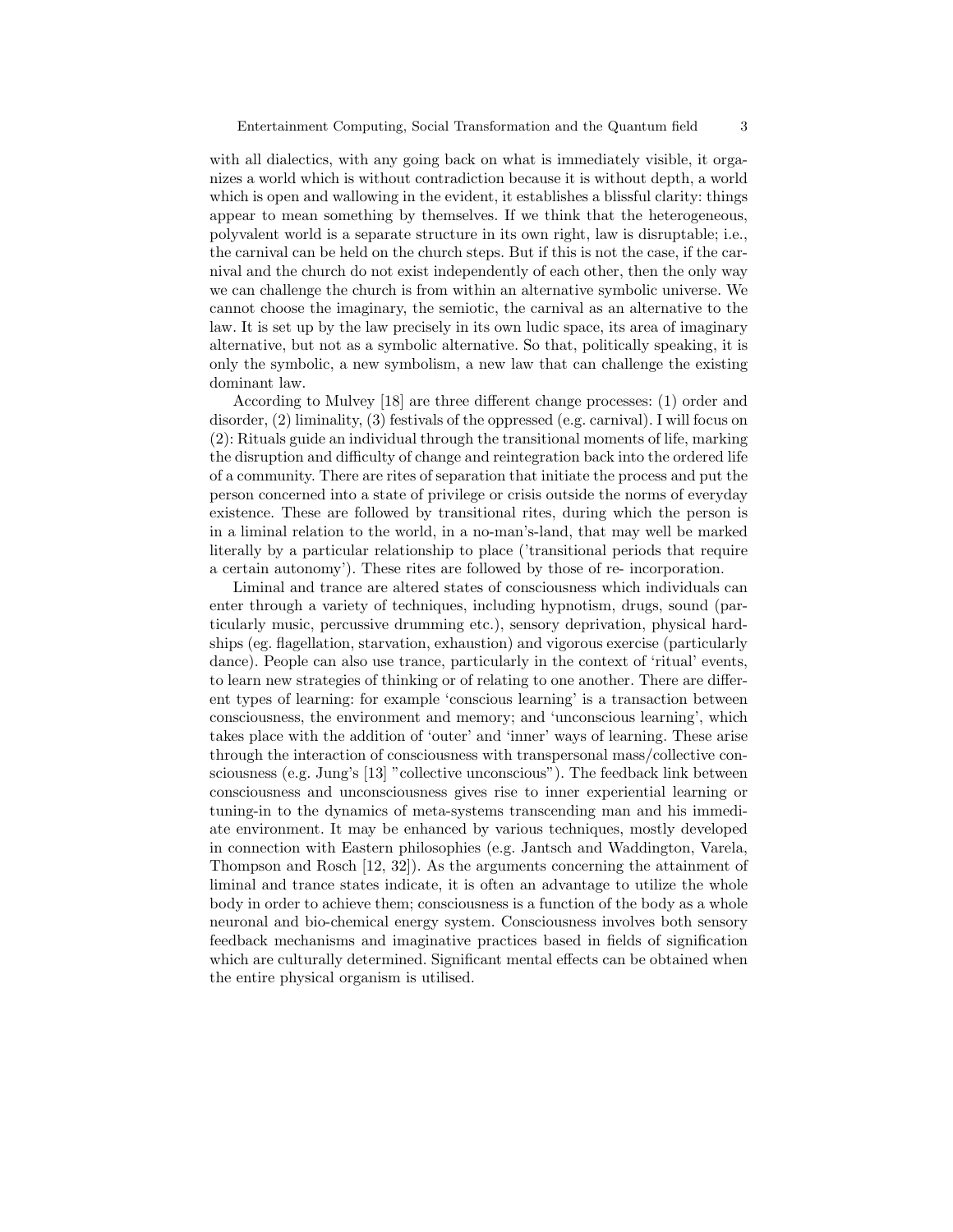#### 4 Matthias Rauterberg

There are several phenomena like psycho kinesis, telepathy, out-of-body experiences, unidentified flying objects, near death experience, time travel, etc. that are waiting for some explanations (Talbot [29]). Despite its apparent materiality, the universe looks like a kind of 4-D projection and is ultimately no more real than a hologram, a 4-D image projected in space and time. Using this holographic model Talbot [29] has developed a new description of reality. It encompasses not only reality as we know it, including hitherto unexplained phenomena of physics, but is capable of explaining such occurrences as telepathy, paranormal and out-of-the-body experiences, 'lucid' dreaming and even mystical and religious traditions such as cosmic unity and miraculous healings.

Mitchell [17] believes that all psychic phenomena involve nonlocal resonance between the brain and the quantum vacuum, and consequent access to holographic, nonlocal information. In his view, this hypothesis could explain not only psycho kinesis and extra sensorial perception, but also out-of-body and near-death experiences, visions and apparitions, and evidence usually cited in favor of a reincarnating soul. One has to admit that these theories are often seen as speculative and not yet part of main stream science.

# 3 A 'Conscious' Field and Quantum Physics

Turing used the concept 'machine' for describing mechanical processes and did not emphasize any distinction between a human 'worker-to-rule' and a physical system. If Turing was thinking about mental operations, it is unclear what he thought the brain was doing when it saw the truth in a manner that could not be modeled computably. Turing explained the principle that his universal machine could simulate any machine, if the behavior of these machines is in principle predictable by calculation, in contrast to the indeterminacy principle in quantum mechanics where such kind of predictions is even theoretically impossible. At the end of his life he came up with his 'Turing Paradox': that the standard principles of quantum mechanics imply that in the limit of continuous observation a quantum system cannot evolve. Turing's 'paradox (also know as the 'watched pot problem') in quantum measurement theory, is now called the quantum Zeno effect (Itano, Heinzen, Bollinger & Wineland [11]). This effect is relevant to the new technology of quantum 'interaction free measurement' (Hodges [9]). The quantum Zeno effect states that if we find a system in a particular quantum state, and repeatedly check whether it is still in that state, it will remain in that state. The watched quantum pot never boils (Vaidman [30]). This looks as if human actions -although indirectly- can have an influence on quantum states (Nelson et al [24]). Recent experimental evidence in physics suggests quantum non-locality occurring in [sub]conscious and unconscious brain function, and functional quantum processes in molecular biology are becoming more and more apparent. Moreover macroscopic quantum processes are being proposed as intrinsic features in cosmology, evolution and social interactions (Nelson [21, 22, 23]).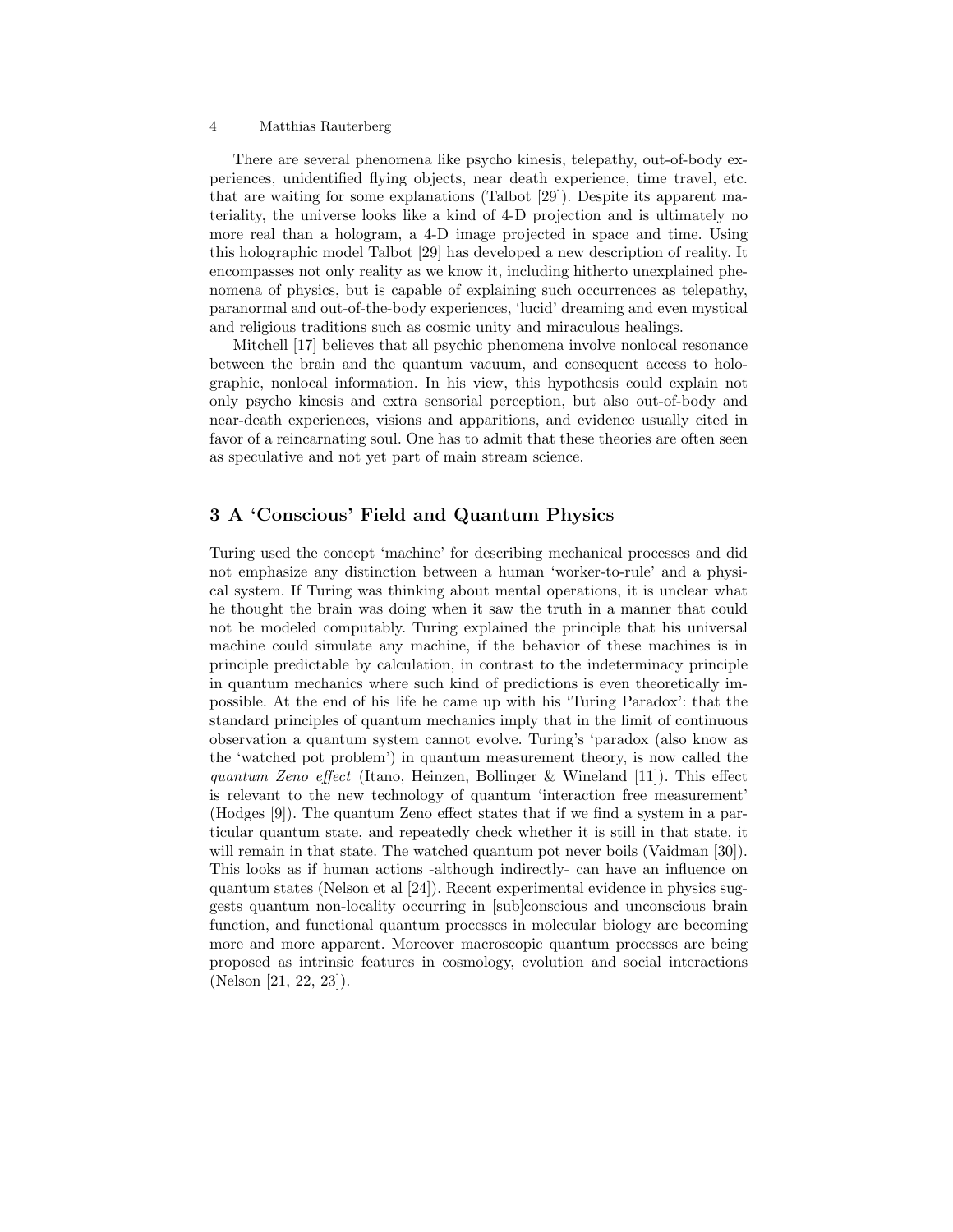Quantum and vacuum physics shows that there is an interconnecting layer in nature, beyond the connectivity we are familiar with. Einstein claimed that no connection between particles can be achieved beyond light speed (the 'local' hypothesis); on the other side it seems to be possible to synchronize quantum states immediately (the 'non-local' hypothesis; see Aspect et al [2, 3], Aspect [1]). Bohm [4] laid most of the theoretical foundations for the Einstein, Podolsky and Rosen [7] experiments performed by Aspect et al [2, 3]. These experiments demonstrated that if two quantum systems interact and then move apart, their behavior is correlated in a way that cannot be explained in terms of signals traveling between them at or slower than the light speed. This phenomenon is known as non-locality, and is open to two main interpretations: (1) it involves unmediated, instantaneous action at a distance, or (2) it involves faster-than-light signaling. For if nonlocal connections are propagated not at infinite speeds but at speeds greater than that of light through a 'quantum ether' (a sub-quantum domain where current quantum theory and relativity theory break down) then the correlations predicted by quantum theory would disappear if measurements were made in periods shorter than those required for the transmission of quantum connections between particles. The alternative position is that information always takes time to travel from its source to another location, that information is stored at some para-physical level, and that we can access this information, or exchange information with other minds, if the necessary conditions of 'sympathetic resonance' exist (see also the 'morphic resonance' concept of Sheldrake [28]).

As for precognition one possible explanation is that it involves direct, 'nonlocal' access to the actual future. Alternatively, it may involve a new kind of perception (beyond the range of ordinary perception) of a probable future scenario that is beginning to take shape on the basis of current tendencies and intentions, in accordance with the traditional idea that coming events cast their shadows before them; such foreshadowing takes place deep in the implicate order which some mystical traditions would call the astral or Akashic realms (Laszlo [14]). We can assume that there eventually exists an interconnecting cosmic field at the foundation of reality that conserves and conveys information. This cosmic field looks like a possible candidate for our required 'supranatural' memory. Recent discoveries in the field of vacuum physics show that this Akashic field is real and has its equivalent in the zero-point field that underlies space itself. This field consists of a subtle 'sea of fluctuating energies' from which all things arise: atoms and galaxies, stars and planets, living beings, and even [un]consciousness. This zero-point Akashic-field is not only the original source of all things that arise in time and space; it is also the constant and enduring memory of the universe. It holds the record of all that ever happened in life, on Earth, and in the cosmos and relates it to all that is yet to happen.

### 4 Discussion and Conclusions

We started the cultural computing project ALICE as an interactive, entertaining experience (see Nakatsu, Rauterberg & Vorderer [20]) inspired from 'Alice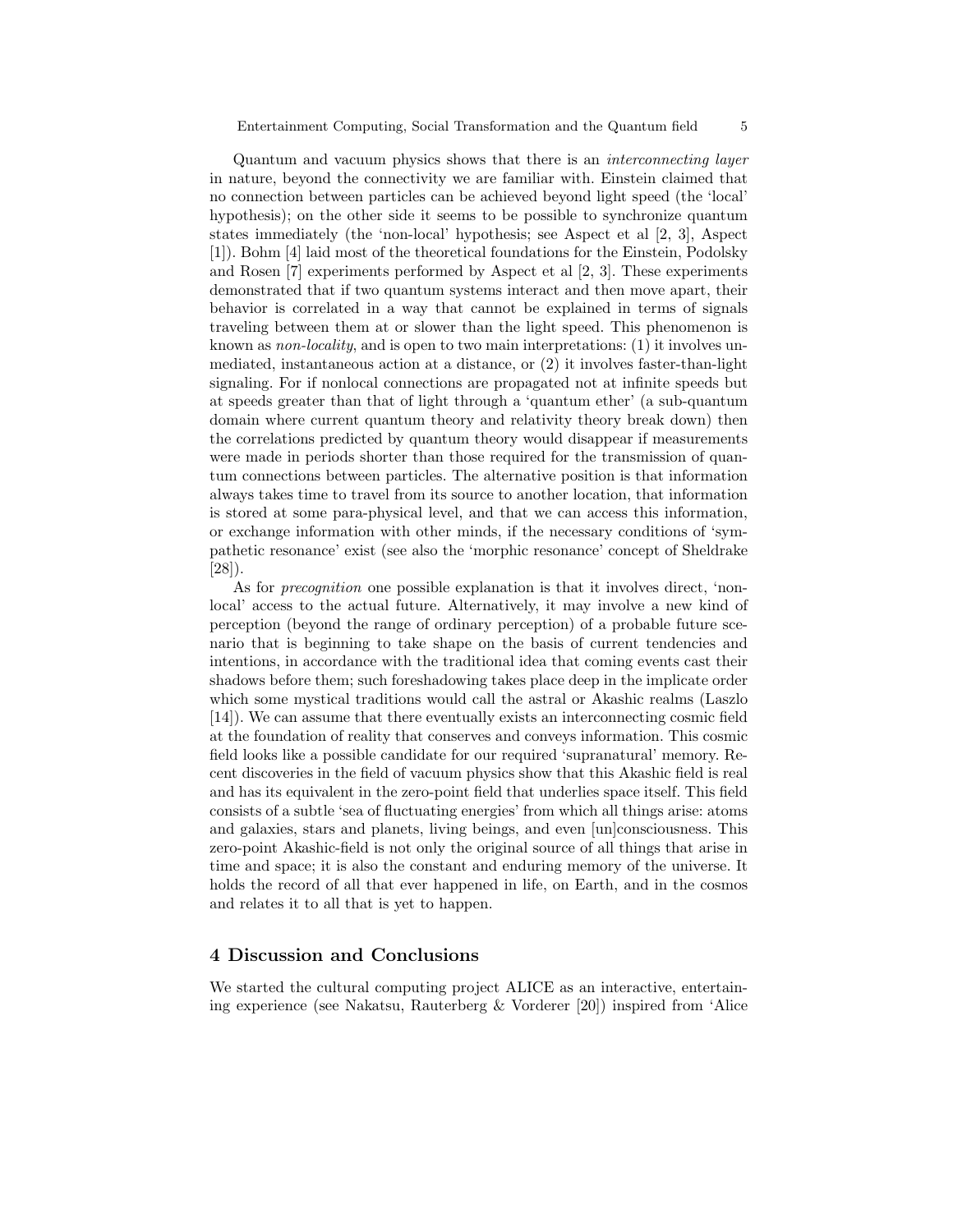#### 6 Matthias Rauterberg

in Wonderland' (Carroll [5]). In the scope of this project interactive adventures are experiences provided by an augmented reality environment based on selected parts from Lewis Carroll's book 'Alice's Adventures in Wonderland'. The user assumes the role of Alice and explores this interactive narrative. ALICE is an exploration of interactive story-telling in augmented reality (Hu et al [10]). By exploiting the unique characteristics of augmented reality compared to established media such as film and interactive media, the project uses augmented reality as a new medium for edutainment and entertainment as a particular carrier for cultural transformations. Innovations include the refashioning of conventions used in film and interactive tools for the development of an augmented reality narrative, and the use of simple artificial virtual and real characters (avatar and robot respectively) to create an immersive interactive experience.

In ALICE real and virtual agents (i.e. rabbit and caterpillar robot, Cheshire cat) act as characters who lead the user through virtual and real locations, moral choices and emotional states. The narrative is a surreal quest, sometimes funny, sometimes disturbing. The character White Rabbit (representing the concept of time) introduces him and joins with the user in a series of absurdist challenges. ALICE is an educational journey towards the user's heart's desire, designed to provoke self-reflection on a number of other issues: bullying and trusting others; selfish- and selflessness; enjoying the moment or sublimating pleasure. The user is given the opportunity to occupy and experience any of these mental and emotional positions. ALICE can be used to give interesting examples of many of the basic concepts of adolescent psychology. Alice's experiences can be seen as symbolic depictions of important aspects of adolescent development, such as initiation, identity formation, and physical, cognitive, moral, and social development (Lough [15]). Alice's adventures are de- and reconstructive in nature and as such are directly challenging the strongly held belief of a linear, single track and sequential reality.

# Acknowledgements

I am very grateful to my colleagues who made it possible: Sjriek Alers, Dimar Aliakseyeu, Chet Bangaru, Christoph Bartneck, Razvan Cristescu, Jun Hu, Elco Jacobs, Joran Jessurun, Tijn Kooijmans, Hao Liu, Jeroen Peerbolte, Ben Salem, Christoph Seyferth, Vanessa Sawirjo, Joran van Aart, Dirk van de Mortel, Geert van den Boomen, Ton van der Graft, Arrens van Herwijnen, Tijn van Lierop, CheeFai Tan. I have also to thank Microsoft Research in Cambridge and my department of Industrial Design for the financial support.

## References

- 1. Aspect, A. Quantum mechanics: to be or not to be local. Nature, 446:866–867, 2007
- 2. Aspect A., Dalibard J. and Roger G. Experimental test of Bell's inequalities using time-varying analyzers. Physical Review Letters, 49(25):1804–1807, 1982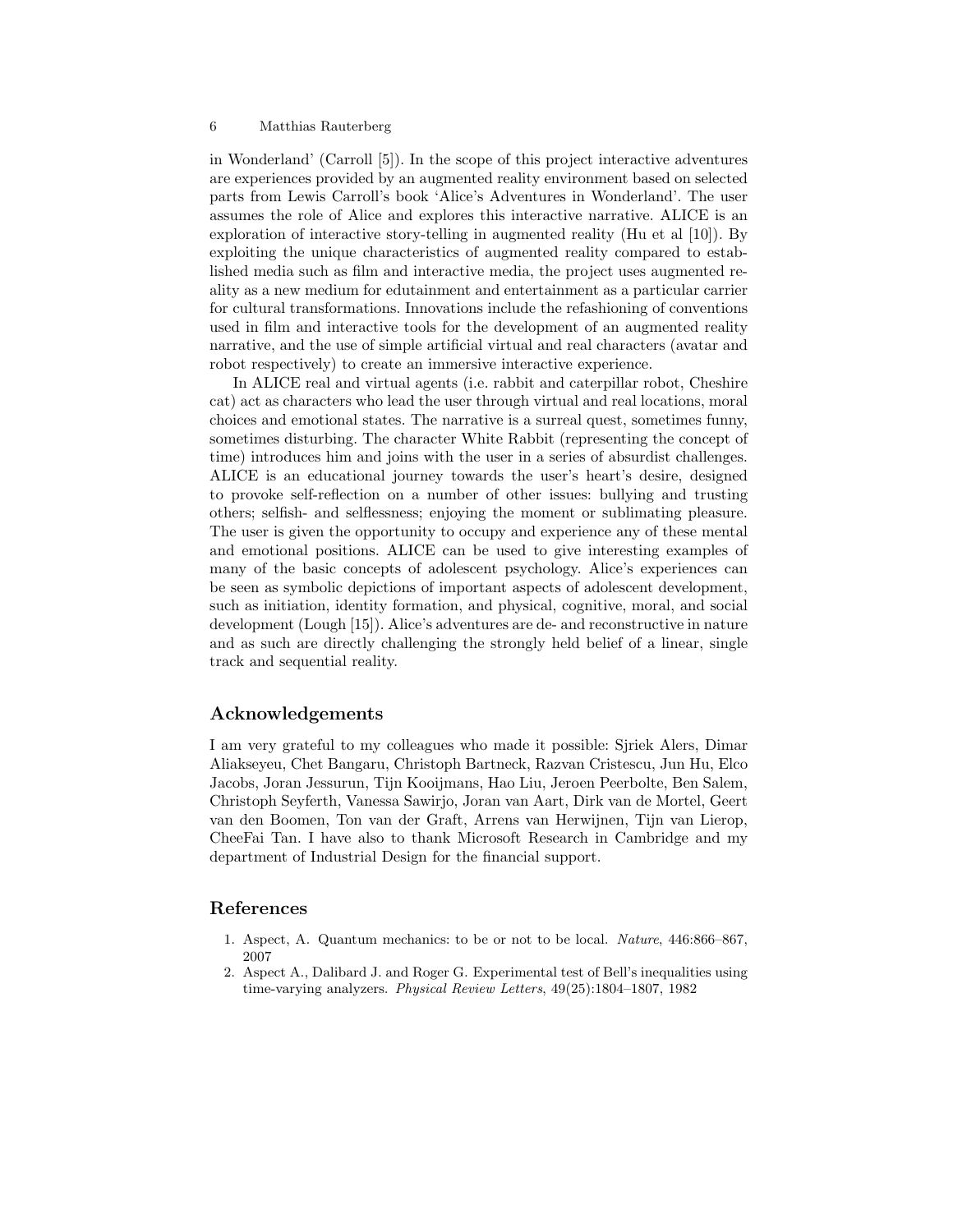Entertainment Computing, Social Transformation and the Quantum field 7

- 3. Aspect A., Grangier P. and Roger G. Experimental realization of Einstein-Podolsky-Rosen-Bohm Gedankenexperiment: a new violation of Bell's inequalities. Physical Review Letters, 49(2):91–94, 1982
- 4. Bohm DJ. Quantum theory. Prentice-Hall, 1951
- 5. Carroll L. Alice's adventures in wonderland, Macmillan, 1865
- 6. Drucker P. The age of social transformation. The Atlantic Monthly vol. 11 (online), 1994
- 7. Einstein A., Podolsky B. and Rosen N. Can quantum-mechanical description of physical reality be considered complete? Physical Review, 47(10):777–780, 1935
- 8. Engeström Y. Activity theory and individual and social transformation. In: Y. Engeström, R. Miettinen, R-L. Punamaki (eds.) Perspectives on Activity Theory, pp. 19–38, Cambridge University Press, 1999
- 9. Hodges A. Alan Turing, logical and physical. In: SB. Cooper, B. Löwe and A. Sorbi (eds.) New computational paradigms, pp. 3–15, Springer 2008
- 10. Hu J., Bartneck C., Salem B., and Rauterberg M. ALICE's adventures in cultural computing. International Journal of Arts and Technology, 1(1):102–118, 2008
- 11. Itano WM., Heinzen DJ., Bollinger JJ. and Wineland DJ. Quantum Zeno effect. Physical Review A, 41(5):2295–2300, 1990
- 12. Jantsch E., Waddington CH. (eds.) Evolution and consciousness: Human systems in transition, Addison-Wesley, 1976
- 13. Jung CG. Die Archetypen und das kollektive Unbewußte. Gesammelte Werke, vol. 9/I, Walter, 1934
- 14. Laszlo E. Science and the Akashic field: an integral theory of everything. Inner Traditions, 2004
- 15. Lough GC Alice in Wonderland and cognitive development: teaching with examples. Journal of Adolescence 6(4):305–315, 1983
- 16. Maton K.I. Making a difference: The social ecology of social transformation. American Journal of Community Psychology, 28(1):25–57, 2000
- 17. Mitchell E. The way of the explorer: An Apollo astronaut's journey through the material and mystical Worlds, Putnam, 1996
- 18. Mulvey L. Thoughts on Myth, Narrative and Historical Experience. History Workshop, no. 23, pp. 3–19, 1987
- 19. Nakatsu R., Rauterberg M. and Salem B. Forms and theories of communication From multimedia to Kansei mediation. Multimedia Systems, 11(3):304–312, 2006
- 20. Nakatsu R., Rauterberg M. and Vorderer P. A new framework for entertainment computing: from passive to active experience. Lecture Notes in Computer Science, vol. 3711, pp. 1–12, 2005
- 21. Nelson R. EGGs in a global basket. The Golden Thread no. 5, pp. 8–12, 2002
- 22. Nelson R. The global consciousness project-part 2. The Golden Thread, no. 8, pp. 6–10, 2002
- 23. Nelson R. The global consciousness project-part 3. The Golden Thread, no. 11, pp. 30–31, 2002
- 24. Nelson RD. Radin DI., Shoup R. and Bancel PA. Correlations of continuous random data with major world events. Foundations of Physics Letters, 15(6):537– 550, 2002
- 25. Rauterberg M. Positive effects of entertainment technology on human behaviour. In: R. Jacquart (ed.) Building the Information Society, pp. 51–58, IFIP, Kluwer Academic Press, 2004
- 26. Rauterberg M. Positive Effects of VR Technology on Human Behavior. In: Proceedings of The 14th International Conference on Artificial Reality and Telexistence, ICAT 2004, pp. 85–88, KAIST & VRSJ, 2004